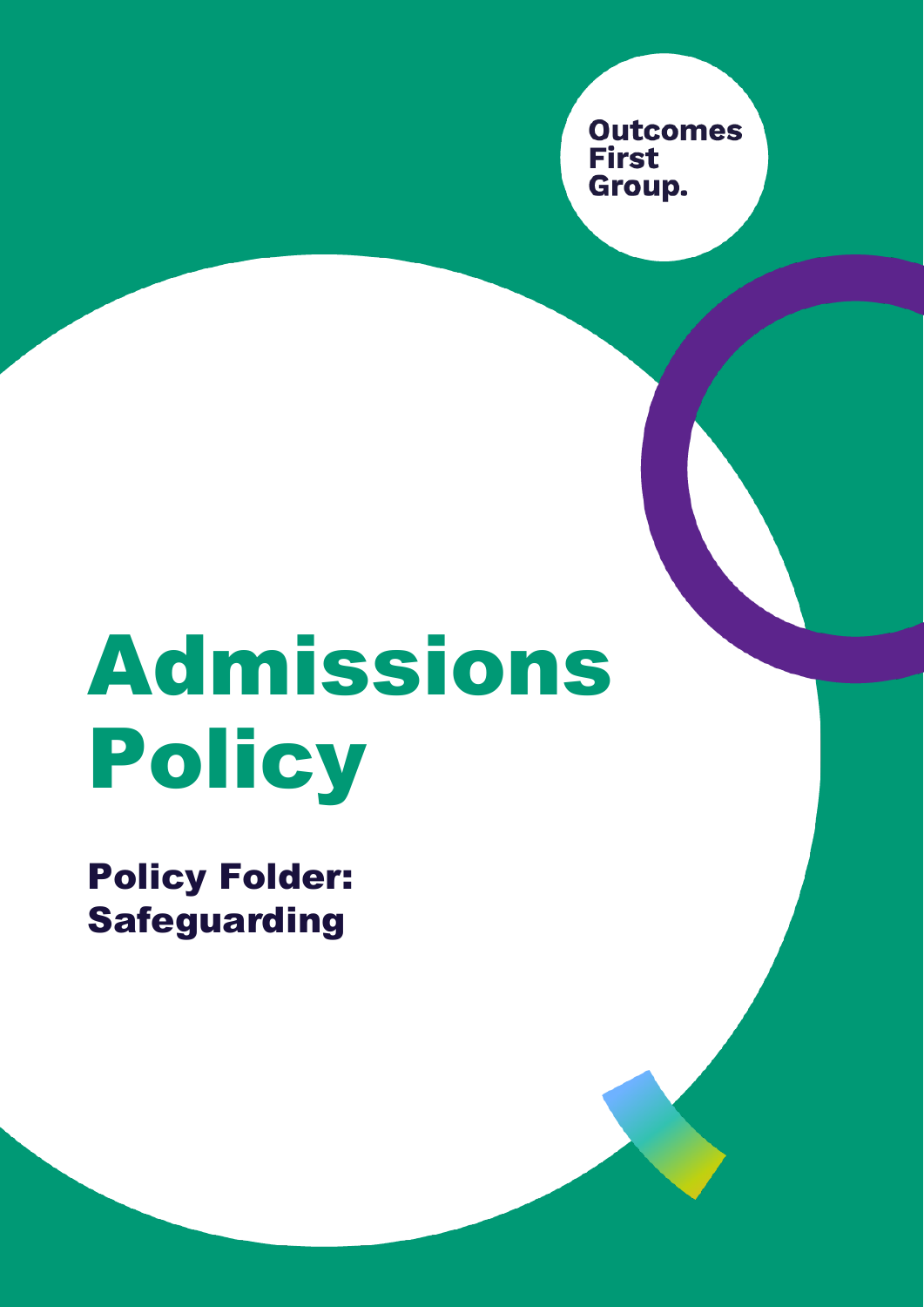



### **Document History**

| <b>Version</b> | <b>Comments/amendments</b>            | <b>Name</b>            | <b>Date</b>    |
|----------------|---------------------------------------|------------------------|----------------|
| 1              | 2018 Issued                           | Lyndsey Jeffries       | September 2018 |
| 1              | Reviewed, no changes                  | Lyndsey Jeffries       | May 2019       |
| 2              | Added SLT to stage one                | Lyndsey Jeffries       | May 2020       |
| $\overline{2}$ | Reviewed, no changes                  | Lyndsey Jeffries       | May 2021       |
| 3              | Added Head of School title to Stage 1 | <b>Natalie Stevens</b> | May 2022       |
|                |                                       |                        |                |
|                |                                       |                        |                |
|                |                                       |                        |                |
|                |                                       |                        |                |
|                |                                       |                        |                |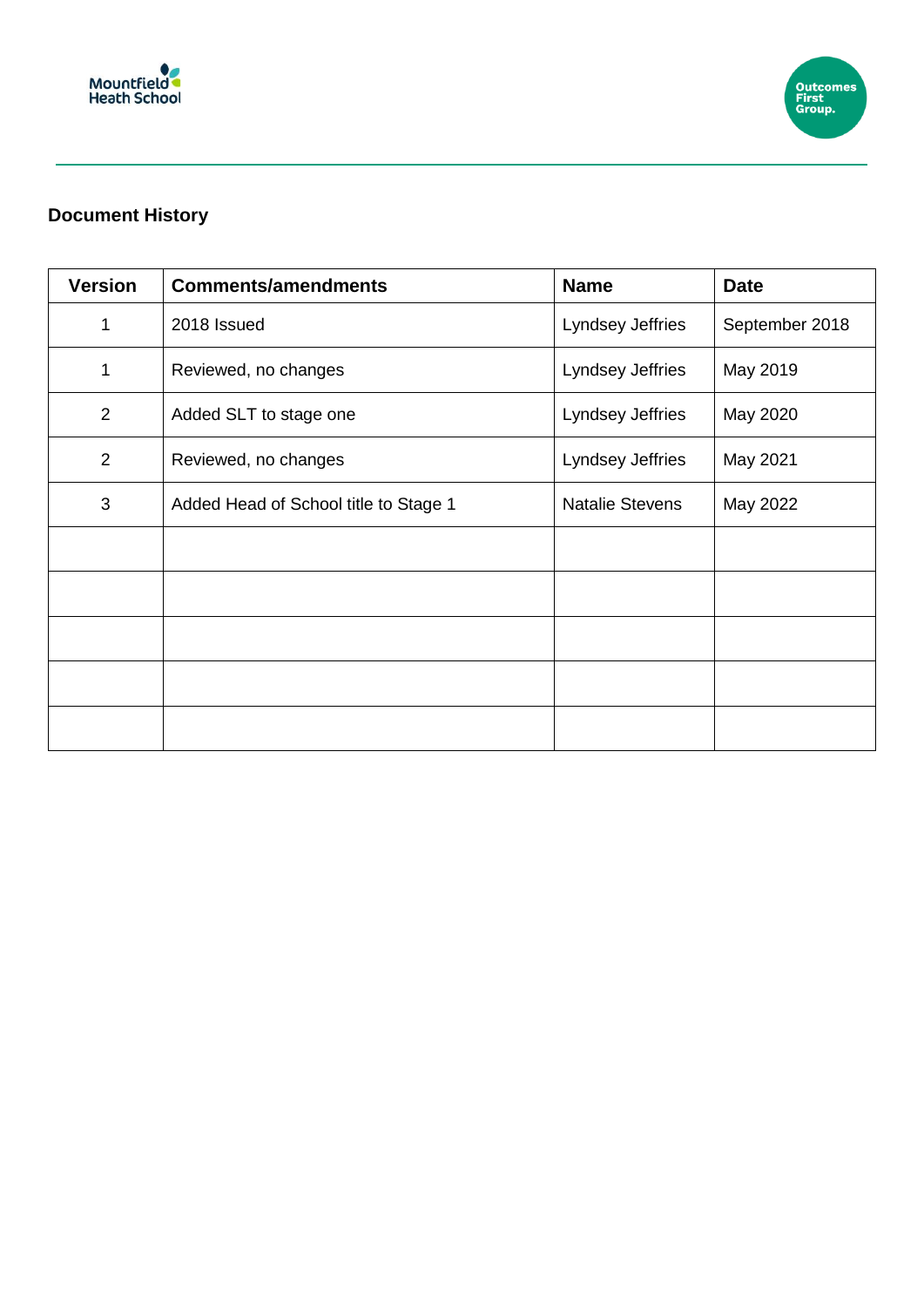## **Introduction**

The policy supports the School statement of intent that every pupil should achieve their potential and develop an understanding of and respect for themselves and others. Mountfield Heath School's vision is to provide the best education for every child.

## **Rationale**

Mountfield Heath School admits pupils with a range of special educational needs. Many will have social and emotional difficulties, and associated mental health issues. Many of our children have conditions that have made it hard for them to be successful in a mainstream environment including ADHD, autism and attachment difficulties. Pupils will usually have an Education and Health Care Plan that notes the nature of these difficulties. It is important that the School seeks to ensure that the admission process accurately identifies the needs of pupils and whether it is possible for the School to meet these safely, effectively and efficiently.

## **Aim**

The aim of this policy is to ensure that the School admits, as far as is possible, those pupils whose special educational needs can be met effectively and in doing so ensure progress in all aspects of their development.

## **Objectives**

The objectives of the policy are that;

- All concerned will have a clear understanding of the criteria used in assessing the appropriateness of a placement for individual pupils at the School
- All concerned will have a clear understanding of the processes of judging the appropriateness of that placement
- Parents/carers, each pupil and representatives of LA's, social service departments and other interested professionals have a clear understanding of the opportunities on offer at Mountfield Heath School
- Parents/Carers, each pupil and representatives of LA's, social services departments and other interested professionals understand all key aspects of school life at Mountfield Heath School and are prepared to play their part in ensuring the success of any placement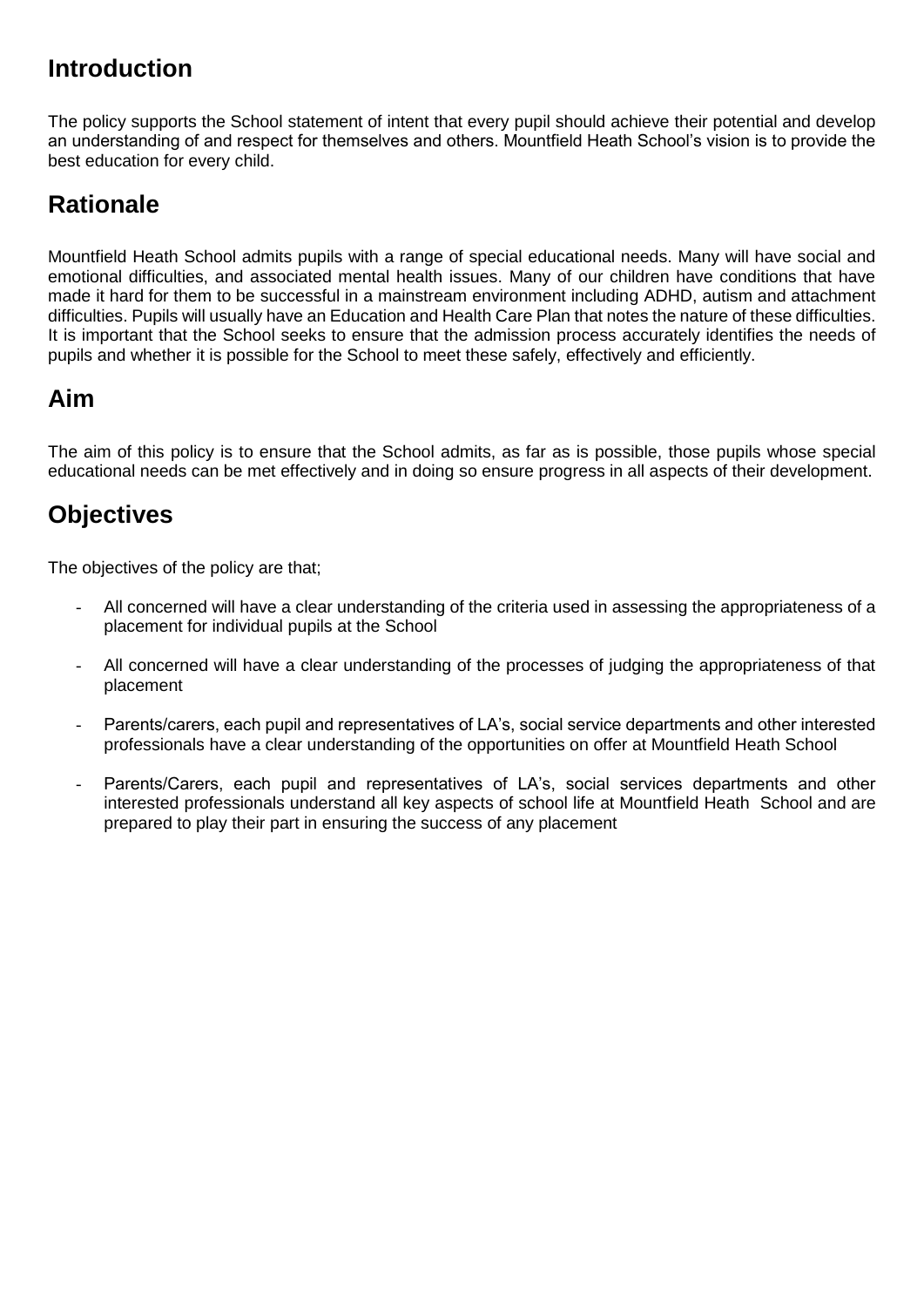## **Admissions process**

#### **Stage 1**

Referrals made to Mountfield Heath School will normally be made by Local Authorities (LA) and or Parent/Carers. A range of detailed information concerning that pupil should accompany these referrals. Where this is not the case, the School will seek access to such information as soon as possible including information regarding the individual's Education, Health and Social background. Senior staff will analyse all available information on the pupil to assess whether the pupil meets the admission criteria for the School.

The Headteacher/ Head of School/ Senior Leadership Team/ Admissions Coordinator will assess whether or not the School can meet the pupils needs and if so, arrange for a home or School visit.

#### **Stage 2**

The visits will include

- A discussion around the successes and challenges experienced by the child to date
- A discussion with parents and carers regarding their hopes and expected outcomes from the proposed School placement
- A discussion with the young person regarding their hopes and expected outcomes from the proposed School placement
- A tour of the School
- An introduction to key staff
- A discussion with senior staff concerning such issues as:
- $\triangleright$  The school curriculum
- $\triangleright$  The content of key School policies, including the School expectations for good behaviour and discipline and the physical management of pupils
- $\triangleright$  An opportunity for each visitor to ask any questions they may have

#### **Stage 3**

If, following these visits, all concerned are agreed that the pupil's needs can be met at Mountfield Heath School and that the young person can be adequately managed with the planned resources available and that the pupil and parents/carers are committed to the placement, the School will write to the LA offering a place and arrangements will be made for admission.

Pupils will then have 6 week assessment period after which the School will decided if the admission can move to permanent placement.

#### **Admission Criteria**

- The pupil will aged between 5 and 11 years of age  $(KS1 KS2)$
- The pupil will usually have an Education and Health Care Plan (EHCP)
- The EHCP will usually highlight that the pupil has social, emotional and mental health issues (SEMH) and/or Autism Spectrum Disorder (ASD) and/or Attention Deficit Hyperactivity Disorder (ADHD) resulting in difficulties in communicating & socialising and regulating emotions
- The pupil will normally have been assessed as within the average ability range of educational functioning. (In some cases, pupil's levels of ability as measured using psychometric tests may prove difficult. In these cases the School will base its judgements on its ability to meet needs)
- The pupil may have learning difficulties and/or low attainment that are associated with the needs highlighted on their statement or EHCP
- The pupil may have one or more specific learning difficulties
- The pupil will express a commitment to the placement
- The pupil's parents/carers will express a commitment to the placement
- For all "Looked After Children", there must be permanently named carers and a permanent home base for the pupil, available at any time throughout the year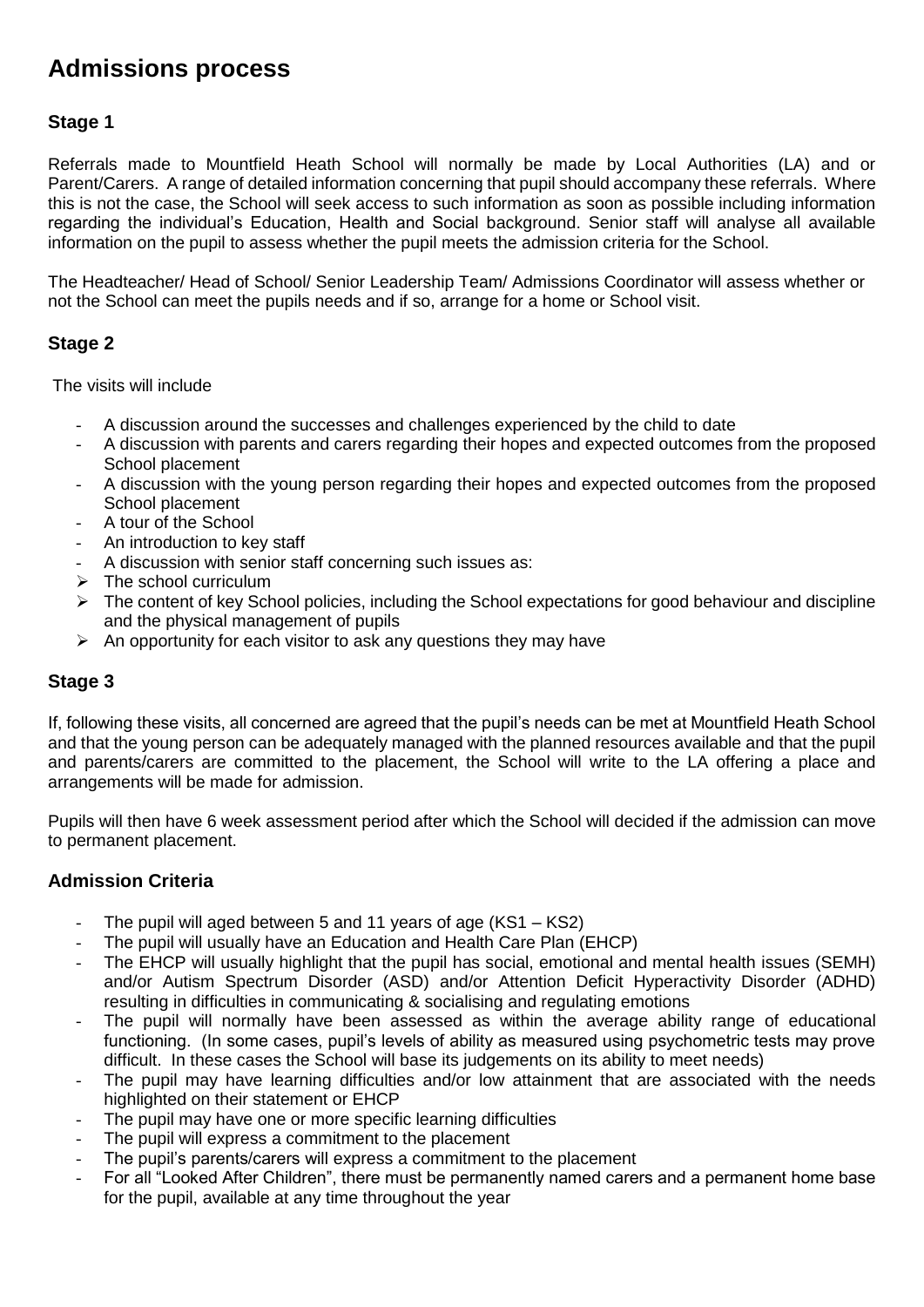#### **The Local Authority will:**

- Provide the School with all current advice and information concerning the pupil
- Nominate Mountfield Heath School in Section IV of any statement or Section 1 of an EHCP
- Agree contractual arrangements for transporting the pupil to and from Mountfield Heath School
- Make any arrangements for transporting the pupil to and from Mountfield Heath School

Version Number: 3.0 Last Review Date: May 2022 Next Review Date:Annually